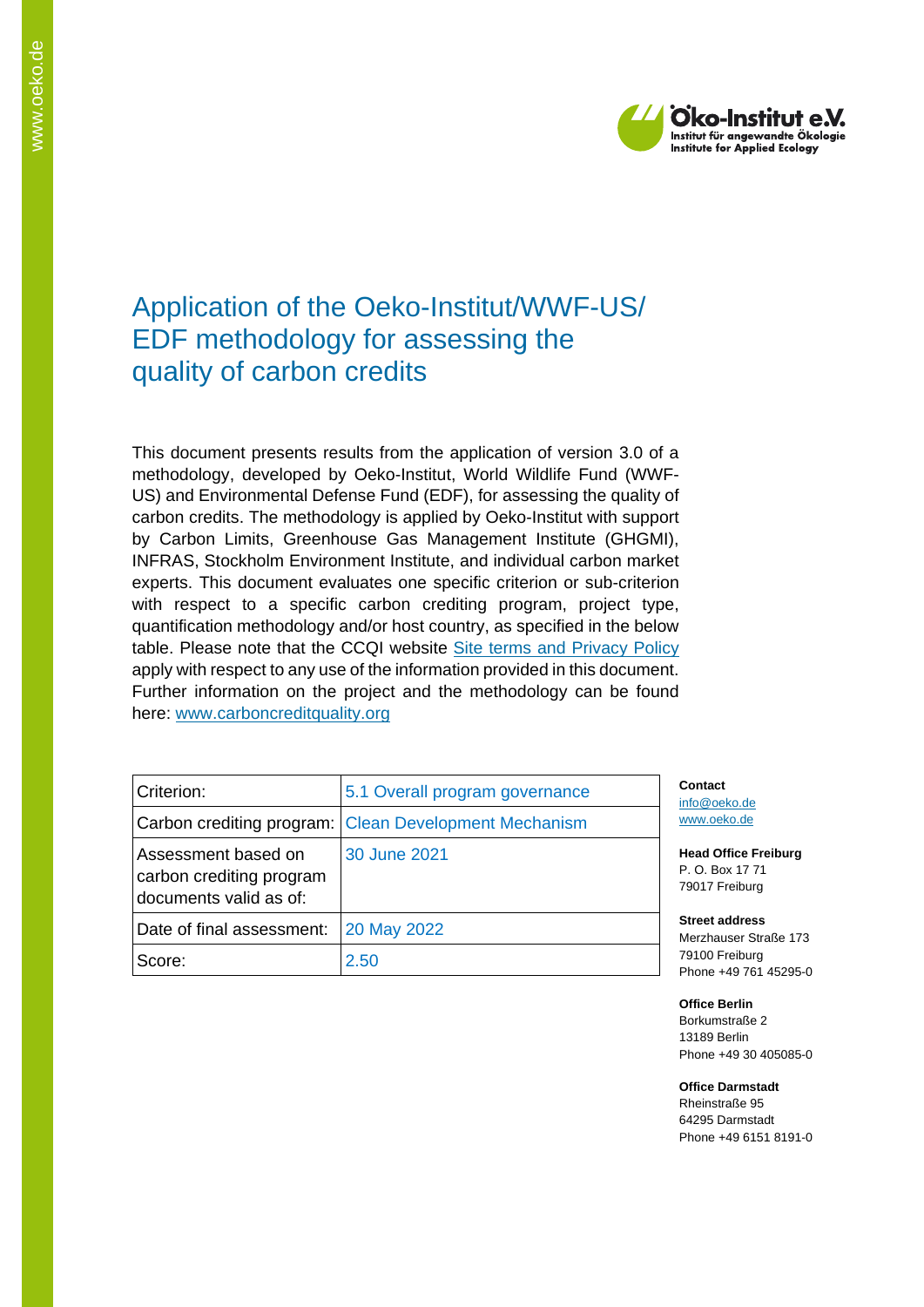# **Assessment**

# **Indicator 5.1.1**

## **Relevant scoring methodology provisions**

"The program has a Secretariat comprised of paid and fully employed staff that is responsible for the administration of the program."

## **Information sources considered**

1 Decision 3/CMP.1: Modalities and procedures for a clean development mechanism as defined in Article 12 of the Kyoto Protocol. ANNEX Modalities and procedures for a clean development mechanism and ANNEX VIII. Secretariat. Online available at: [https://cdm.unfccc.int/Reference/COPMOP/08a01\\_abbr.pdf.](https://cdm.unfccc.int/Reference/COPMOP/08a01_abbr.pdf)

## **Relevant carbon crediting program provisions**

Provision 1 Source 1, Para.19, p.11: "The secretariat shall service the Executive Board."

Provision 2 Source 1, Rule 33, p.41: "The Executive Secretary of the UNFCCC shall arrange for the provision of staff and services required for the servicing of the Executive Board from within available resources. The Executive Secretary shall manage and direct such staff and services and provide appropriate support and advice to the Executive Board. [..] The financial regulations of the United Nations and the financial procedures of the UNFCCC shall apply."

#### **Assessment outcome**

Yes (2 Points).

## **Justification of assessment**

The provisions identify that the UNFCCC Secretariat and staff provide the stated functions to fulfill the indicator.

# **Indicator 5.1.2**

#### **Relevant scoring methodology provisions**

"The program provides contact details for the Secretariat on the program's website."

## **Information sources considered**

1 Program website [\(https://cdm.unfccc.int/stakeholder/index.html](https://cdm.unfccc.int/stakeholder/index.html) and https://cdm.unfccc.int/contact/contact.html), last accessed on 12 April 2021.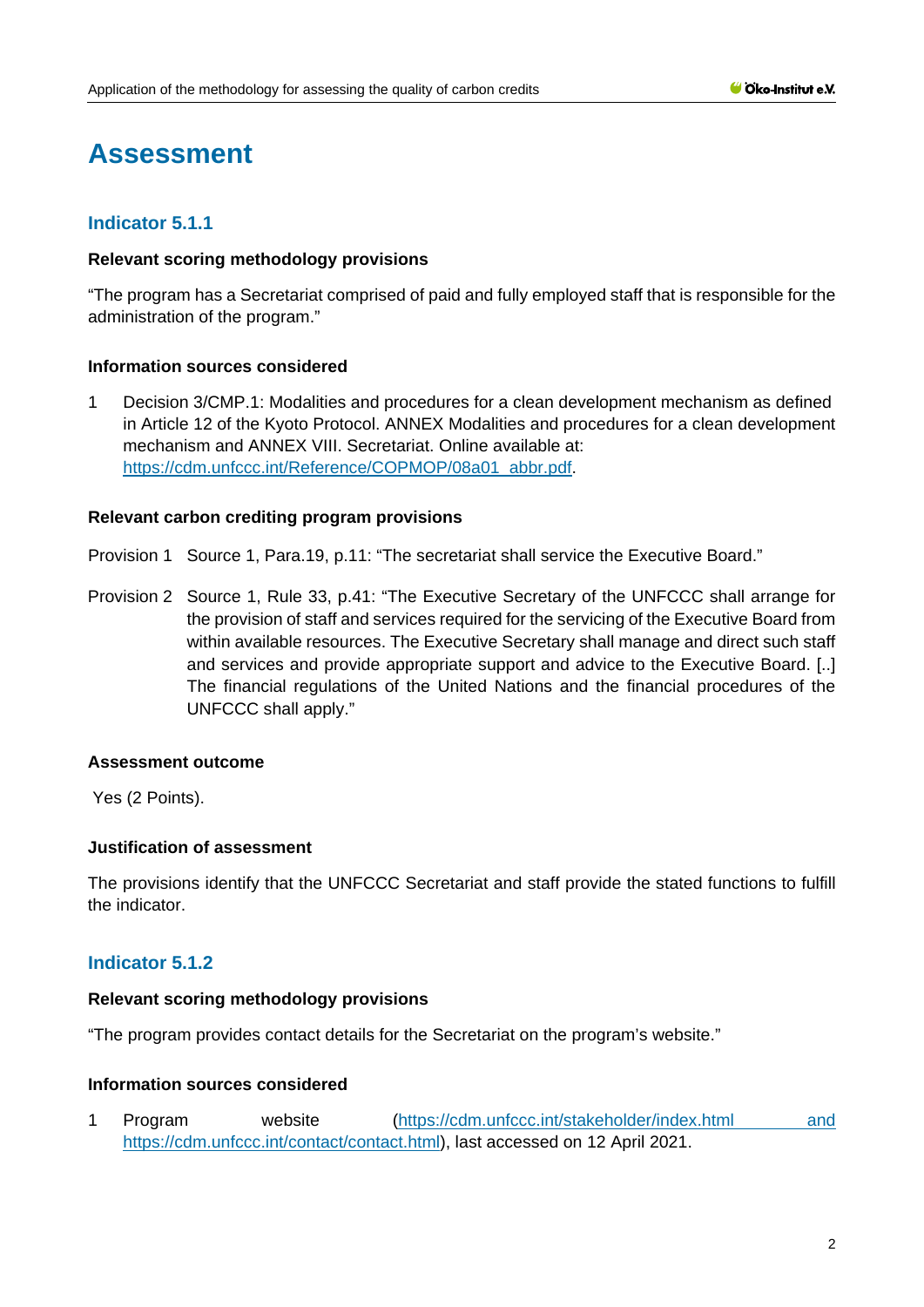## **Relevant carbon crediting program provisions**

Provision 1 Source 1, Website: "Information on direct stakeholder communication with the secretariat and contact details publicly available on the program website: "AEs/DOEs, DNAs, project participants and other stakeholders may initiate a communication directing to the CDM Executive Board or the secretariat, on the understanding, application and development of CDM rules and the implementation of project activities and programmes of activities (PoAs), e.g., technical or operational explanation, suggestions/ proposals for new regulations, using the "Stakeholder communication form" (CDM-COM-FORM), available under the CDM webpage, Rules and Reference section, under the Forms sub-section"."

## **Assessment outcome**

Yes (1 Point).

## **Justification of assessment**

The above documentation clearly specifies that the indicator is fulfilled.

# **Indicator 5.1.3**

## **Relevant scoring methodology provisions**

"The program defines who is responsible for the administration of the program and has established formally defined procedures for the decision making process on key programmatic functions, such as the approval of the normative program documents, the registration of projects, and the issuance, transfer and cancellation of carbon credits."

## **Information sources considered**

- 1 Program website [\(https://cdm.unfccc.int/EB/index.html\)](https://cdm.unfccc.int/EB/index.html), last accessed on 12 April 2021.
- 2 Decision 3/CMP.1: Modalities and procedures for a clean development mechanism as defined in Article 12 of the Kyoto Protocol. ANNEX Modalities and procedures for a clean development mechanism. Online available at: [https://cdm.unfccc.int/Reference/COPMOP/08a01\\_abbr.pdf.](https://cdm.unfccc.int/Reference/COPMOP/08a01_abbr.pdf)
- 3 CDM Executive Board decision and documentation framework. Version 05.1. Document issued on 1 June 2015. Online available at: [https://cdm.unfccc.int/sunsetcms/storage/contents/stored-file-](https://cdm.unfccc.int/sunsetcms/storage/contents/stored-file-20150529122719486/Info_Note02.pdf)[20150529122719486/Info\\_Note02.pdf.](https://cdm.unfccc.int/sunsetcms/storage/contents/stored-file-20150529122719486/Info_Note02.pdf)

#### **Relevant carbon crediting program provisions**

Provision 1 Source 1, Website: "The CDM Executive Board (CDM EB) supervises the Kyoto Protocol's clean development mechanism under the authority and guidance of the Conference of the Parties serving as the Meeting of the Parties to the Kyoto Protocol (CMP). The CDM EB is fully accountable to the CMP. The CDM EB will be the ultimate point of contact for CDM Project Participants for the registration of projects and the issuance of CERs."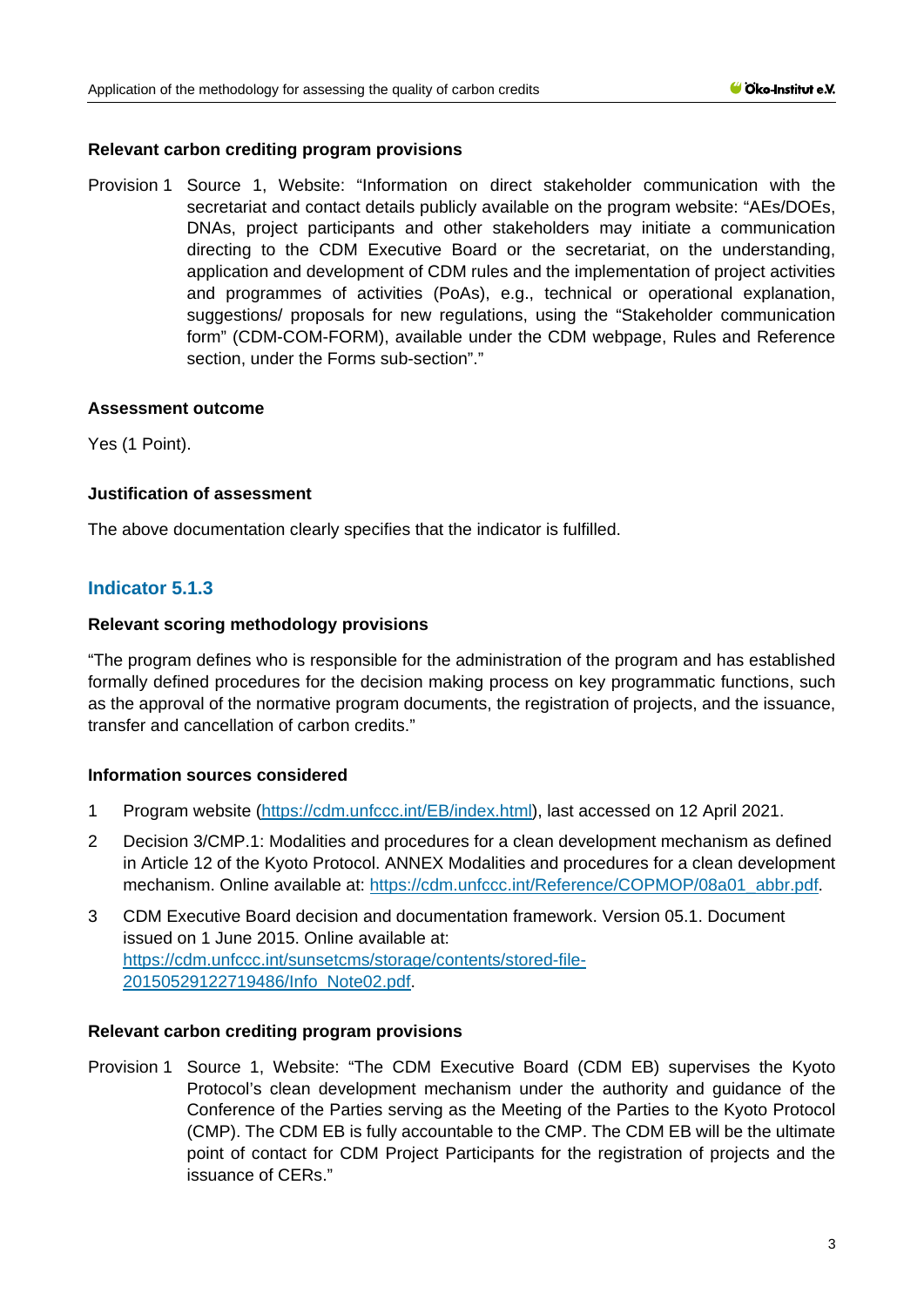Provision 2 Source 2, Para. 2 and 3, p.7: "The Conference of the Parties serving as the meeting of the Parties to the Kyoto Protocol (COP/MOP) shall have authority over and provide guidance to the clean development mechanism (CDM).

The COP/MOP shall provide guidance to the Executive Board by taking decisions on:

- (a) The recommendations made by the Executive Board on its rules of procedure;
- (b) The recommendations made by the Executive Board, in accordance with provisions of decision 17/CP.7, the present annex and relevant decisions of the COP/MOP;
- (c) The designation of operational entities accredited by the Executive Board in accordance with Article 12, paragraph 5, and accreditation standards contained in appendix A below."
- Provision 3 Source 2, Para.5, p.8: "The Executive Board shall supervise the CDM, under the authority and guidance of the COP/MOP and be fully accountable to the COP/MOP. In this context, the Executive Board shall:
	- (a) Make recommendations to the COP/MOP on further modalities and procedures for the CDM, as appropriate;
	- (b) Make recommendations to the COP/MOP on any amendments or additions to rules of procedure for the Executive Board contained in the present annex, as appropriate;
	- (c) Report on its activities to each session of the COP/MOP;
	- (d) Approve new methodologies relating to, inter alia, baselines, monitoring plans and project boundaries in accordance with the provisions of appendix C below;
	- (e) Review provisions with regard to simplified modalities, procedures and the definitions of small-scale project activities and make recommendations to the COP/MOP;
	- (f) Be responsible for the accreditation of operational entities, in accordance with accreditation standards contained in appendix A below, and make recommendations to the COP/MOP for the designation of operational entities, in accordance with Article 12, paragraph 5. This responsibility includes:
		- i. Decisions on re-accreditation, suspension and withdrawal of accreditation;
		- ii. Operationalization of accreditation procedures and standards;
	- (g) Review the accreditation standards in appendix A below and make recommendations to the COP/MOP for consideration, as appropriate;
	- (h) Report to the COP/MOP on the regional and subregional distribution of CDM project activities with a view to identifying systematic or systemic barriers to their equitable distribution;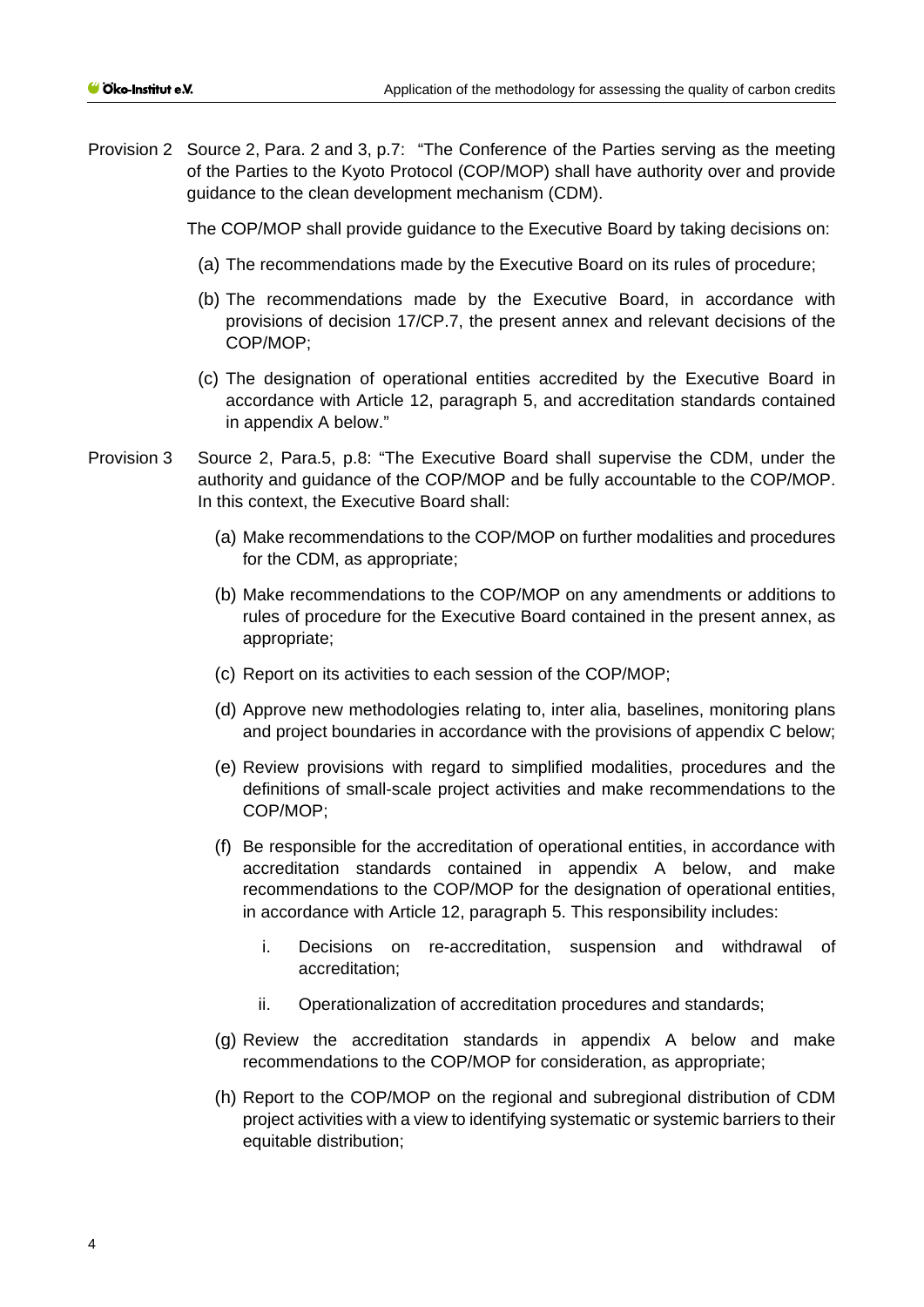- (i) Make publicly available relevant information, submitted to it for this purpose, on proposed CDM project activities in need of funding and on investors seeking opportunities, in order to assist in arranging funding of CDM project activities, as necessary;
- (j) Make any technical reports commissioned available to the public and provide a period of at least eight weeks for public comments on draft methodologies and guidance before documents are finalized and any recommendations are submitted to the COP/MOP for their consideration;
- (k) Develop, maintain and make publicly available a repository of approved rules, procedures, methodologies and standards;
- (l) Develop and maintain the CDM registry as defined in appendix D below;
- (m)Develop and maintain a publicly available database of CDM project activities containing information on registered project design documents, comments received, verification reports, its decisions as well as information on all CERs issued;
- (n) Address issues relating to observance of modalities and procedures for the CDM by project participants and/or operational entities, and report on them to the COP/MOP;
- (o) Elaborate and recommend to the COP/MOP for adoption at its next session procedures for conducting the reviews referred to in paragraphs 41 and 65 below including, inter alia, procedures to facilitate consideration of information from Parties, stakeholders and UNFCCC accredited observers. Until their adoption by the COP/MOP, the procedures shall be applied provisionally;
- (p) Carry out any other functions ascribed to it in decision 17/CP.7, the present annex and relevant decisions of the COP/MOP."
- Provision 4 Source 3, Para.6-8, p.3-4: "The CMP is the ultimate decision-making body of the CDM. The CMP has authority over and provides guidance to the Board through the adoption of decisions, published in reports of the CMP. The decisions of the CMP outline formal expectations with respect to the CDM. They set direction and establish precedents which serve as reference for future decision-making and the basis for operationalizing the CDM. CMP decisions are treated as mandatory requirements or rules intended to ensure the successful implementation of the Kyoto Protocol.

The Board is the regulatory body of the CDM. Acting under the authority and guidance of the CMP, it is fully accountable to the CMP. The Board has authority over and provides guidance to the activities and processes of the CDM. All decisions taken by the Board elaborate upon and must be consistent with decisions of the CMP. Decisions of the Board taken during Board meetings are recorded in the meeting reports of the Board and their accompanying annexes, which together form the official record of the proceedings of the Board meetings. The authoritative set of documents containing regulatory decisions is published in the Rules and Reference section of the UNFCCC CDM website.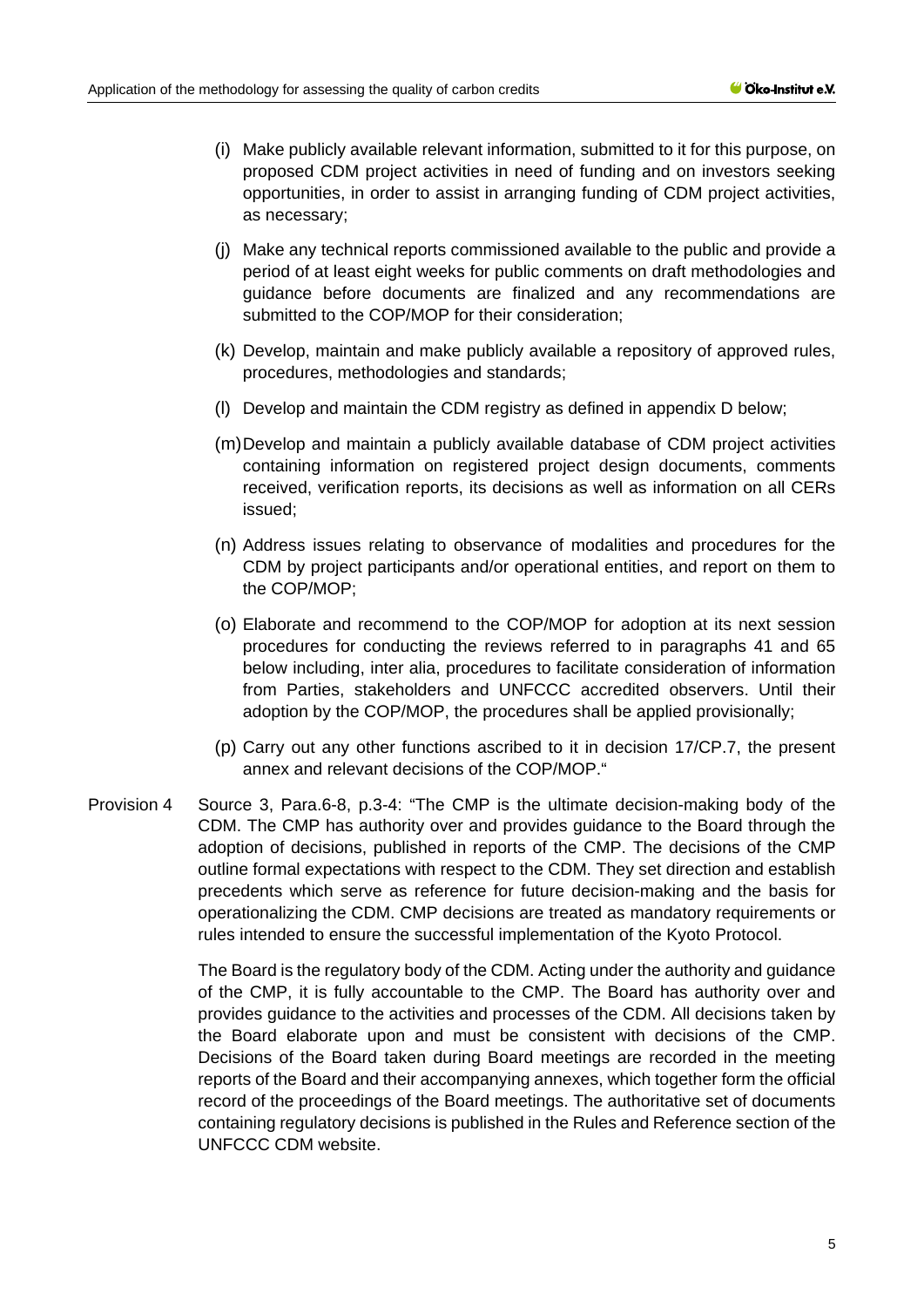Taking into account both the rule-making and rule-enforcing roles of the Board, decisions of the Board are divided into three classes:

- (a) Regulatory decisions: relate to the adoption of, or revision to, CDM rules and requirements to be followed by the Board, its support structure and stakeholders. Regulatory decisions are reflected in the adoption of, or revisions to: standards, procedures, tools, guidelines and clarifications, as recorded in and/or annexed to the meeting reports of the Board;
- (b) Rulings: relate to the determination of whether the actions of project participants, applicant entities (AEs), or designated operational entities (DOEs)are in compliance with the CDM rules and requirements. Rulings taken during the Board meetings are published in the main body of the meeting reports of the Board and/or as separate documents after Board meetings;
- (c) Operational decisions: relate to the functioning of the Board and its support structure (panels, working groups and secretariat) and include: decisions on finance; administration; programmes of work; internal operating procedures and the establishment of supporting bodies. Operational decisions are either published within the main body of the meeting reports of the Board or reflected in the adoption of, or revision to, internal standards, procedures and guidelines, or in the publishing of information notes."

## **Assessment outcome**

Yes (1 Point).

#### **Justification of assessment**

Provisions 1, 2, 3, and 4 specify the roles and responsibilities within the program. Further, there are defined procedures for the decision-making process on key programmatic functions (Provisions 1 and 4).

## **Indicator 5.1.4**

#### **Relevant scoring methodology provisions**

"The program is overseen by a Board of Directors or Trustees."

#### **Information sources considered**

1 Decision 3/CMP.1: Modalities and procedures for a clean development mechanism as defined in Article 12 of the Kyoto Protocol. ANNEX Modalities and procedures for a clean development mechanism. Online available at: [https://cdm.unfccc.int/Reference/COPMOP/08a01\\_abbr.pdf.](https://cdm.unfccc.int/Reference/COPMOP/08a01_abbr.pdf)

#### **Relevant carbon crediting program provisions**

Provision 1 Source 1, Para. 5, p.8: "The Executive Board shall supervise the CDM, under the authority and guidance of the COP/MOP, and be fully accountable to the COP/MOP."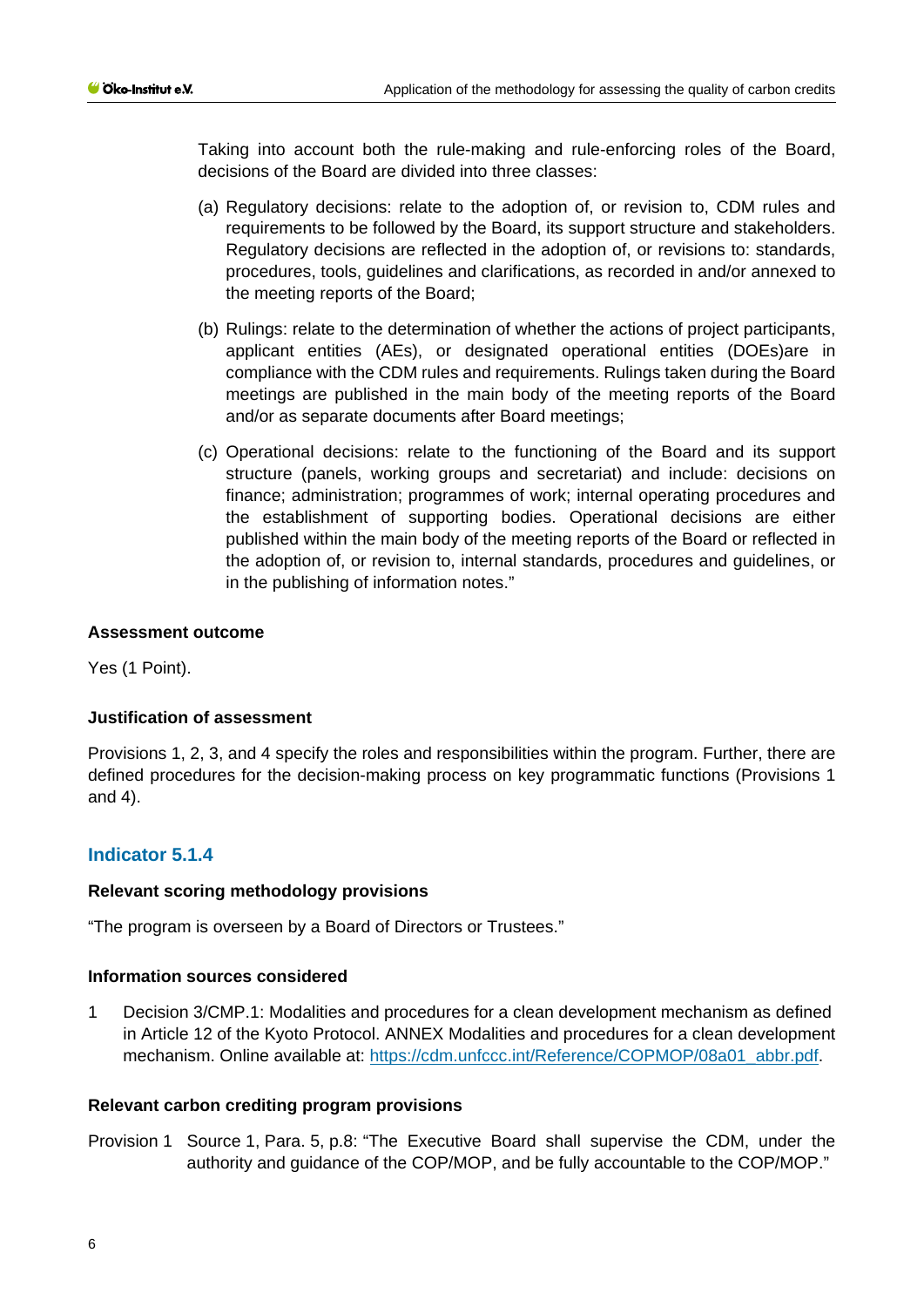Yes (1 Point).

# **Justification of assessment**

The above documentation clearly specifies that the indicator is fulfilled.

# **Indicator 5.1.5**

## **Relevant scoring methodology provisions**

"All non-staff individuals serving in a professional capacity to support the administration of the program (e.g., members of the Board, advisory groups or expert committees) are subject to conflict of interest provisions to address any financial or other conflicts that may arise in their role supporting the administration of the program (e.g., in providing expert opinions or reviewing quantification methodologies)."

## **Information sources considered**

- 1 Standard Code of conduct. EB69 Annex01. Version 02.0, document issued on 13 September 2012. Online available at: [https://cdm.unfccc.int/Reference/Standards/meth/gov\\_stan01.pdf.](https://cdm.unfccc.int/Reference/Standards/meth/gov_stan01.pdf)
- 2 Decision 3/CMP.6. Further guidance relating to the clean development mechanism. FCCC/KP/CMP/2010/12/Add.2. Online available at: [http://unfccc.int/resource/docs/2007/cmp3/eng/09a01.pdf#page=9.](http://unfccc.int/resource/docs/2007/cmp3/eng/09a01.pdf#page=9)
- 3 Decision 3/CMP.1: Modalities and procedures for a clean development mechanism as defined in Article 12 of the Kyoto Protocol. ANNEX Modalities and procedures for a clean development mechanism. Online available at: [https://cdm.unfccc.int/Reference/COPMOP/08a01\\_abbr.pdf.](https://cdm.unfccc.int/Reference/COPMOP/08a01_abbr.pdf)

## **Relevant carbon crediting program provisions**

Provision 1 Source 1, Para.1, p.1: "Each member and alternate member of the Executive Board of the CDM will: […]

> (d): Exercise personal discretion in deciding whether s/he has a real or perceived conflict with respect to any matter under consideration by the Board and take appropriate action, which may include remaining silent and/or leaving the room during deliberations and decisions of the Board, and disclose to the Board any actual or perceived conflicts of interest of a direct or indirect nature of which s/he is aware and which s/he believes could compromise in any way the reputation or performance of the Board;"

- Provision 2 Source 1, Para.2, p.1: "A "conflict of interest" refers to any current professional, financial or other interest which could:
	- i) significantly impair the individual's objectivity in carrying out his or her duties and responsibilities for the Board, or
	- ii) create an unfair advantage for any person or organization.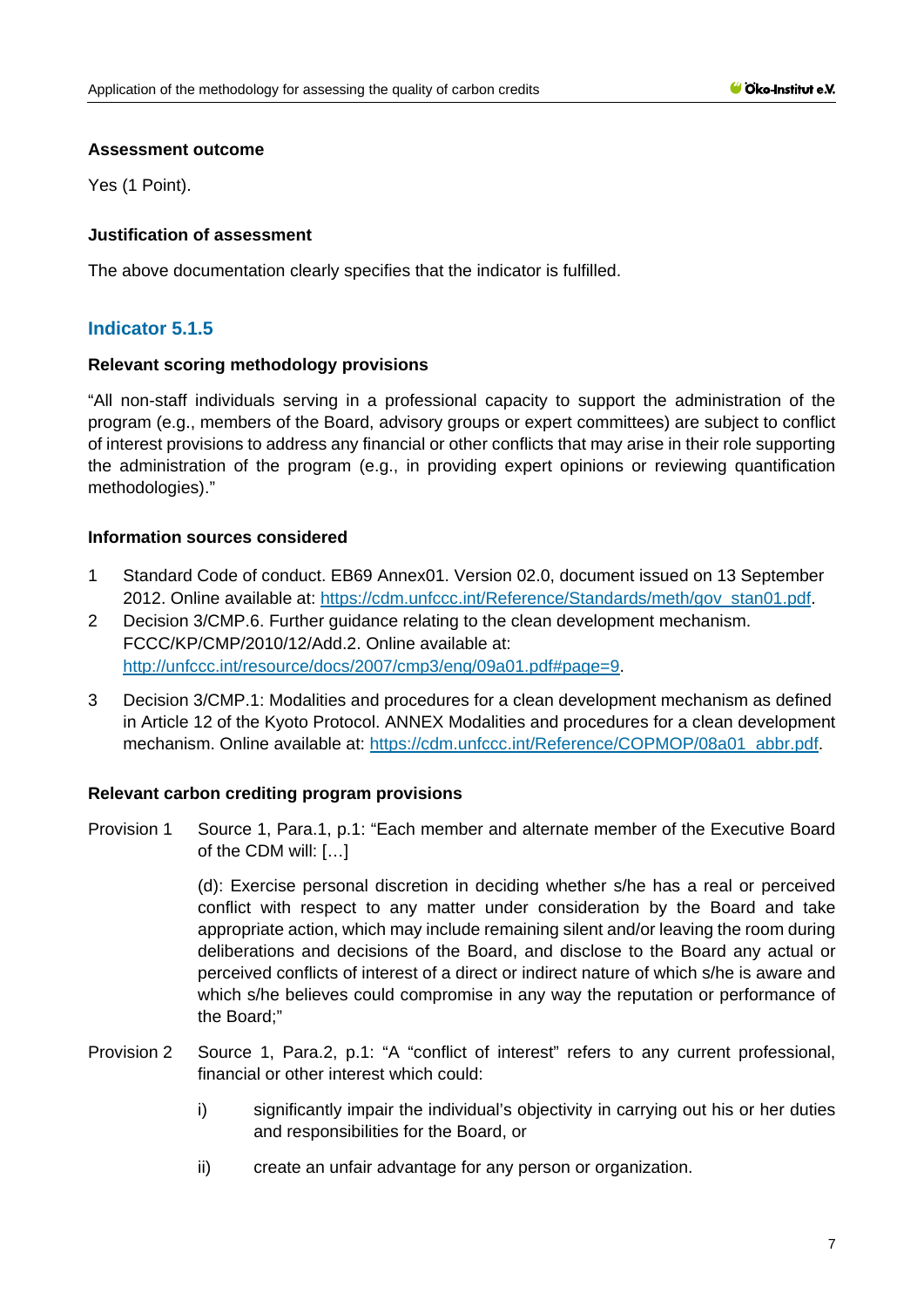For the purposes of this code, circumstances that could lead a reasonable person to question an individual's objectivity, or whether an unfair advantage has been created, constitute a potential conflict of interest."

- Provision 3 Source 2, Para.9, p.10: "The Conference of the Parties serving as the meeting of the Parties to the Kyoto Protocol, […] 9. Takes note that the Executive Board has adopted a code of conduct for its members […]."
- Provision 4 Source 3, Para.8, p.9: "Members, including alternate members, of the Executive Board shall: […]

(e) [t]ake a written oath of service witnessed by the Executive Secretary of the UNFCCC or his/her authorized representative before assuming his or her duties.

(f)[h]ave no pecuniary or financial interest in any aspect of a CDM project activity or any designated operational entity;"

## **Assessment outcome**

No (0 Points).

## **Justification of assessment**

There is no provision requiring members of advisory bodies or expert committees to sign the code of conduct. The indicator is therefore not fulfilled.

## **Indicator 5.1.6**

#### **Relevant scoring methodology provisions**

"The program has established a code of conduct (or similar document) that identifies the provisions by which program staff and registry administrators must conduct themselves, including conflict of interest provisions to address any conflicts that may arise in the administration of the program (e.g., in registering projects or issuing carbon credits)."

#### **Information sources considered**

1 Decision 3/CMP.1: Modalities and procedures for a clean development mechanism as defined in Article 12 of the Kyoto Protocol. ANNEX Modalities and procedures for a clean development mechanism. Online available at: [https://cdm.unfccc.int/Reference/COPMOP/08a01\\_abbr.pdf.](https://cdm.unfccc.int/Reference/COPMOP/08a01_abbr.pdf)

#### **Relevant carbon crediting program provisions**

Provision 1 Source 1, Para.8, p.10: "Members, including alternate members, of the Executive Board shall:

> (e) [t]ake a written oath of service witnessed by the Executive Secretary of the UNFCCC or his/her authorized representative before assuming his or her duties.

> (f)[h]ave no pecuniary or financial interest in any aspect of a CDM project activity or any designated operational entity;"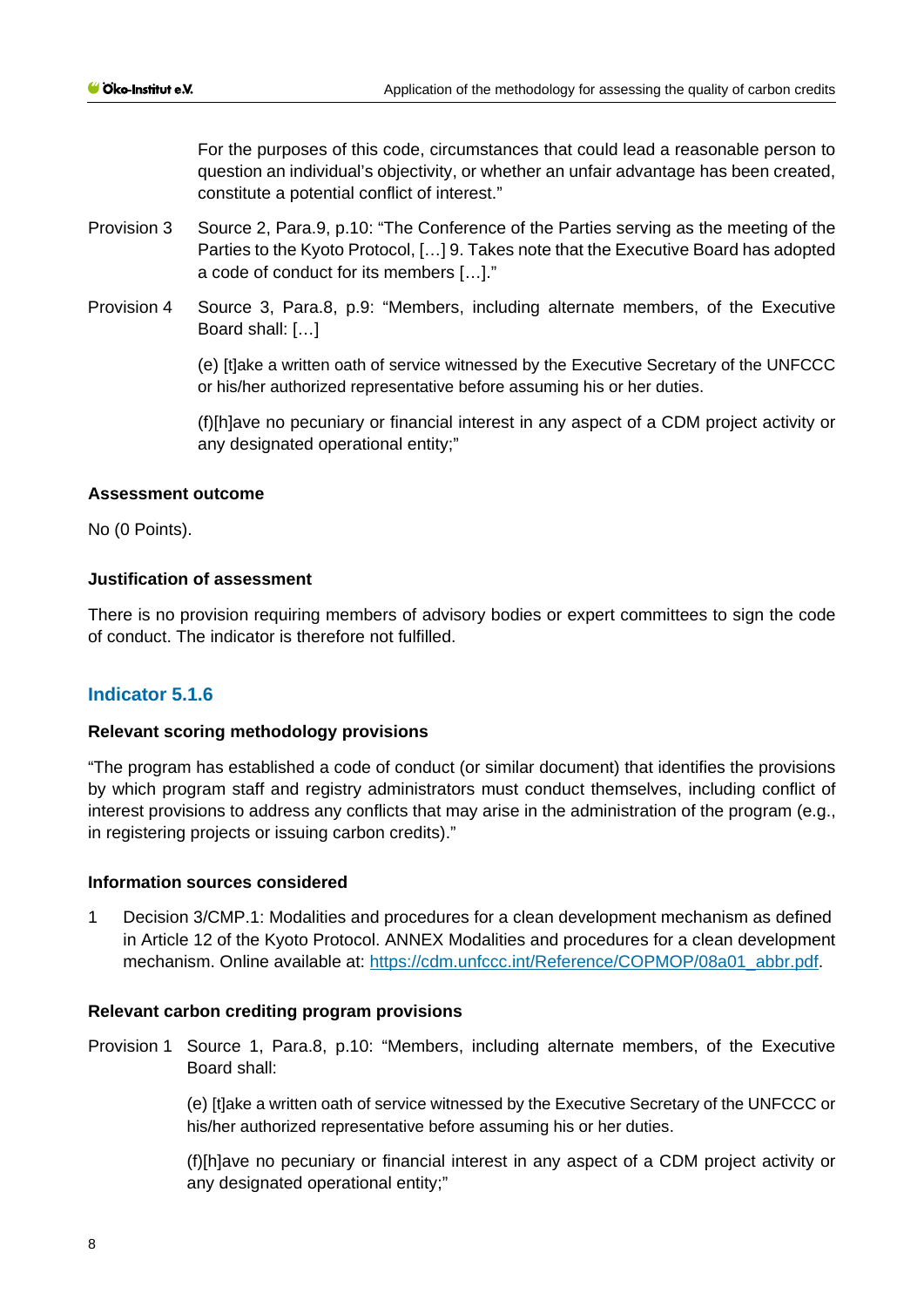No (0 Points).

## **Justification of assessment**

The above documentation specifies that members of the Executive Board (Provision 1) are subject to conflict of interest provisions. These provisions are kept relatively generic. There no such provisions for program staff or the CDM registry administrator. The indicator is therefore not fulfilled.

# **Indicator 5.1.7**

## **Relevant scoring methodology provisions**

"The program's provisions and requirements are developed in accordance with formally defined procedures."

## **Information sources considered**

- 1 Procedure: Development, revision and clarification of baseline and monitoring methodologies and methodological tools. CDM-EB70-A36-PROC. Version 02.1. Document issued on 01 September 2017. Online available at: [https://cdm.unfccc.int/sunsetcms/storage/contents/stored-file-](https://cdm.unfccc.int/sunsetcms/storage/contents/stored-file-20170830140938685/Meth_proc09.pdf)[20170830140938685/Meth\\_proc09.pdf.](https://cdm.unfccc.int/sunsetcms/storage/contents/stored-file-20170830140938685/Meth_proc09.pdf)
- 2 Procedure: Development, revision and clarification of baseline and update of standardized baselines. CDM-EB70-A36-PROC. Version 06.0. Document issued on 14 December 2020. Online available at: [https://cdm.unfccc.int/sunsetcms/storage/contents/stored-file-](https://cdm.unfccc.int/sunsetcms/storage/contents/stored-file-20201215164053232/meth_proc07.pdf)[20201215164053232/meth\\_proc07.pdf.](https://cdm.unfccc.int/sunsetcms/storage/contents/stored-file-20201215164053232/meth_proc07.pdf)
- 3 Decision 3/CMP.1: Modalities and procedures for a clean development mechanism as defined in Article 12 of the Kyoto Protocol. ANNEX Modalities and procedures for a clean development mechanism. Online available at: [https://cdm.unfccc.int/Reference/COPMOP/08a01\\_abbr.pdf.](https://cdm.unfccc.int/Reference/COPMOP/08a01_abbr.pdf)

#### **Relevant carbon crediting program provisions**

- Provision 1 Source 1 and 2, Para.4, p.5: "This procedure defines the processes for the development of new methodologies and methodological tools for the revision of approved methodologies and methodological tools, and for the provision of clarifications of approved methodologies and methodological tools."
- Provision 2 Source 3, Para. 5, p.8: "The Executive Board shall supervise the CDM, under the authority and guidance of the COP/MOP, and be fully accountable to the COP/MOP. In this context, the Executive Board shall: […]

(k) Develop, maintain and make publicly available a repository of approved rules, procedures, methodologies and standards;"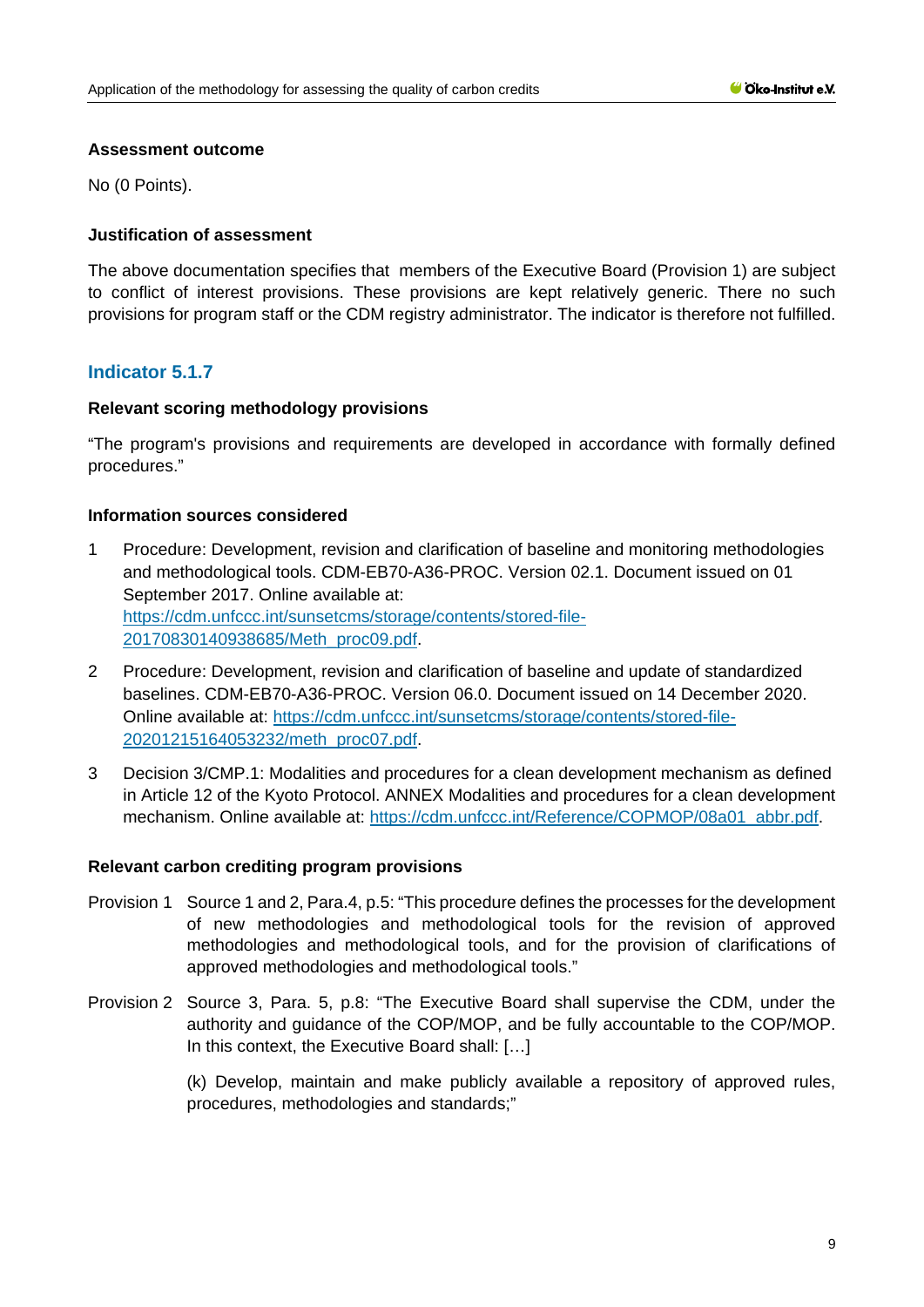No (0 Points).

## **Justification of assessment**

There are procedure documents on methodology development but little information on how other general program provisions are developed (e.g. how the CDM project standard for programmes of activities is updated).

# **Indicator 5.1.8**

## **Relevant scoring methodology provisions**

"Material program updates (e.g., new or updated normative program documents) are subject to public consultation and the process for doing so is clearly defined in the program's provisions."

## **Information sources considered**

- 1. Procedure: Direct communication with stakeholders. CDM-EB62-A15-PROC. Version 02.0. Document issued on 20 February 2015. Online available at: [https://cdm.unfccc.int/sunsetcms/storage/contents/stored-file-](https://cdm.unfccc.int/sunsetcms/storage/contents/stored-file-20150224183036545/eb_proc03.pdf)[20150224183036545/eb\\_proc03.pdf.](https://cdm.unfccc.int/sunsetcms/storage/contents/stored-file-20150224183036545/eb_proc03.pdf)
- 2. Procedure: Development, revision and clarification of baseline and monitoring methodologies and methodological tools. CDM-EB70-A36-PROC. Version 02.1. Online available at: [https://cdm.unfccc.int/sunsetcms/storage/contents/stored-file-](https://cdm.unfccc.int/sunsetcms/storage/contents/stored-file-20170830140938685/Meth_proc09.pdf)[20170830140938685/Meth\\_proc09.pdf.](https://cdm.unfccc.int/sunsetcms/storage/contents/stored-file-20170830140938685/Meth_proc09.pdf)
- 3. Decision 3/CMP.1: Modalities and procedures for a clean development mechanism as defined in Article 12 of the Kyoto Protocol. ANNEX Modalities and procedures for a clean development mechanism. Online available at: [https://cdm.unfccc.int/Reference/COPMOP/08a01\\_abbr.pdf.](https://cdm.unfccc.int/Reference/COPMOP/08a01_abbr.pdf)

#### **Relevant carbon crediting program provisions**

- Provision 1 Source 1, Para. 30, p.7: "When preparing a new regulatory document or a major revision of an existing document that has a significant impact on stakeholders, the secretariat, on behalf of the Board, shall:
	- a) Launch a call for input to seek the views of stakeholders on the areas to be covered/revised in the document and the concerns that it should address; and/or
	- b) Organize a workshop, including that for practitioners, to have the views of stakeholders."
- Provision 2 Source 1, Para. 32, p.7: "If it is decided to launch a call for input and/or a workshop, it shall be determined at which stage of the development of the regulatory document the Board will seek the views of stakeholders:
	- a) At the beginning of the preparation/revision of the document;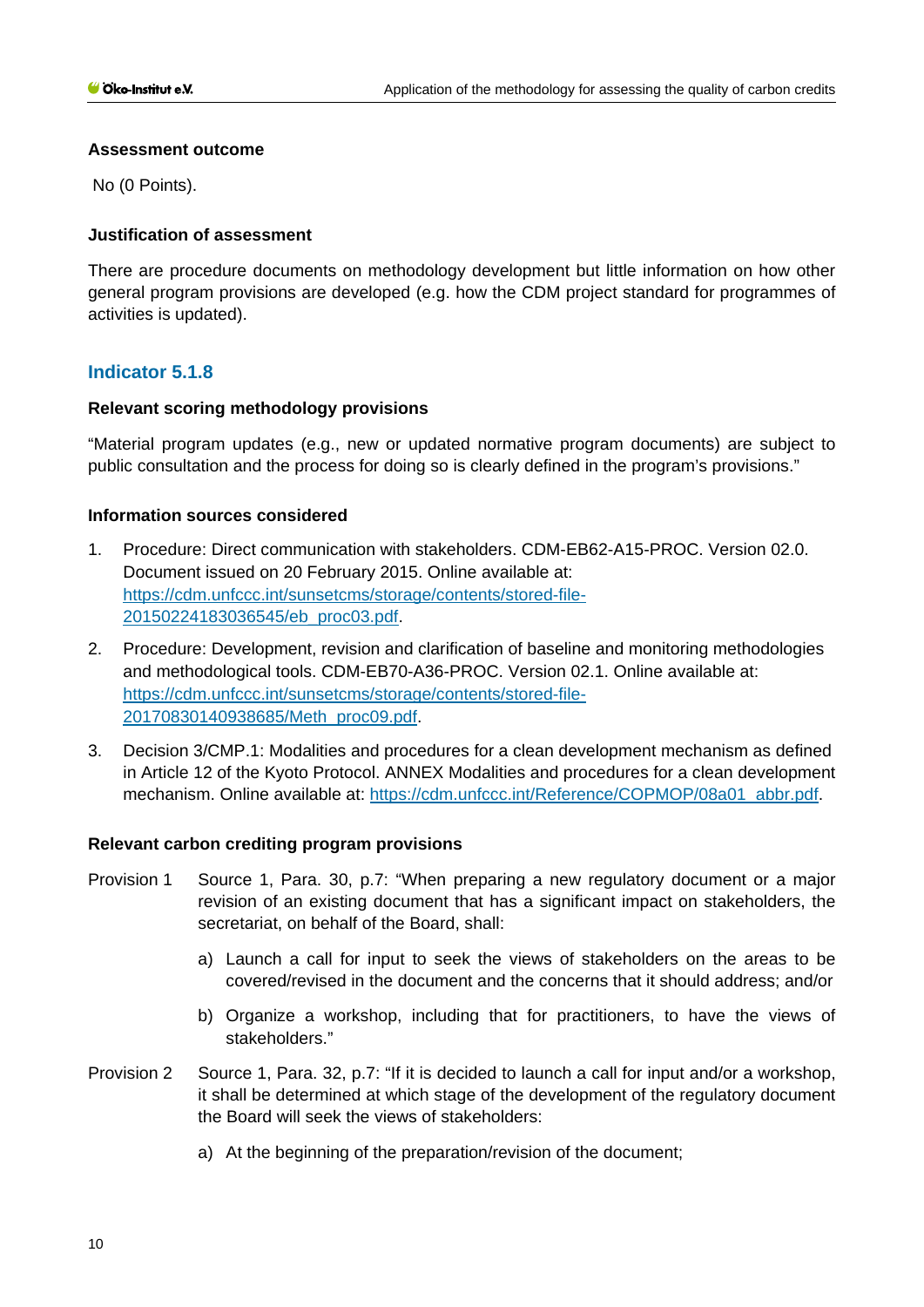b) At the stage where an appropriate draft of the document is available.

The duration of a call for input shall be decided on a case-by-case basis depending on the complexity and the urgency of the issue on which the call is seeking views, allowing for reasonable time for comments to be submitted. Calls for input shall be directed to the public at large, using a dedicated alerting system and established mailing lists as appropriate, and all interested parties may provide their views on the subject of the calls."

- Provision 3 Source 2, Para.18, p.17: "If the submission is concluded as qualified for consideration, the secretariat shall issue a unique reference number to the proposed new methodology and make the submission publicly available on the UNFCCC CDM website for global stakeholder consultation. The duration of the period for submission of comments for the global stakeholder consultation shall be 15 days. After this period, the secretariat shall make the comments received publicly available on the UNFCCC CDM website."
- Provision 4 Source 2, Para.31, p.9: "The secretariat shall maintain on the UNFCCC website a publicly available list of all proposed new methodologies deemed qualified for consideration by a relevant methodological panel or working group and the Board, indicating the current status in the process."
- Provision 5 Source 2, Para.43, p.11: "The secretariat shall make the draft recommendation to the Board publicly available on the UNFCCC CDM website for global stakeholder consultation. The duration of the period for submission of comments for the global stakeholder consultation shall be 15days. After this period, the secretariat shall make all comments received publicly available on the UNFCCC CDM website."
- Provision 6 Source 3, Para.5, p.8: "(j) Make any technical reports commissioned available to the public and provide a period of at least eight weeks for public comments on draft methodologies and guidance before documents are finalized and any recommendations are submitted to the COP/MOP for their consideration"

#### **Assessment outcome**

No (0 Points).

## **Justification of assessment**

Provision 1 is understood to indicate that the Secretariat makes a judgment call regarding the significance of the proposed regulation or revision's impact and if deemed significant then would open up a stakeholder review and feedback process. This leaves a potential gap where stakeholder input and review could be beneficial if the proposed regulation or revision may not have an impact on stakeholders (known to the Secretariat) or may have an impact that is deemed insignificant by the Secretariat, but in fact it could be significant for some stakeholders who may be harmed by the change. It is recommended that a public stakeholder review and feedback process be included for all decisions, or at a minimum that the process for determining the significance of stakeholder impact be made publicly available. Given that the process for determining significance is not provided within program provision the indicator is not fulfilled.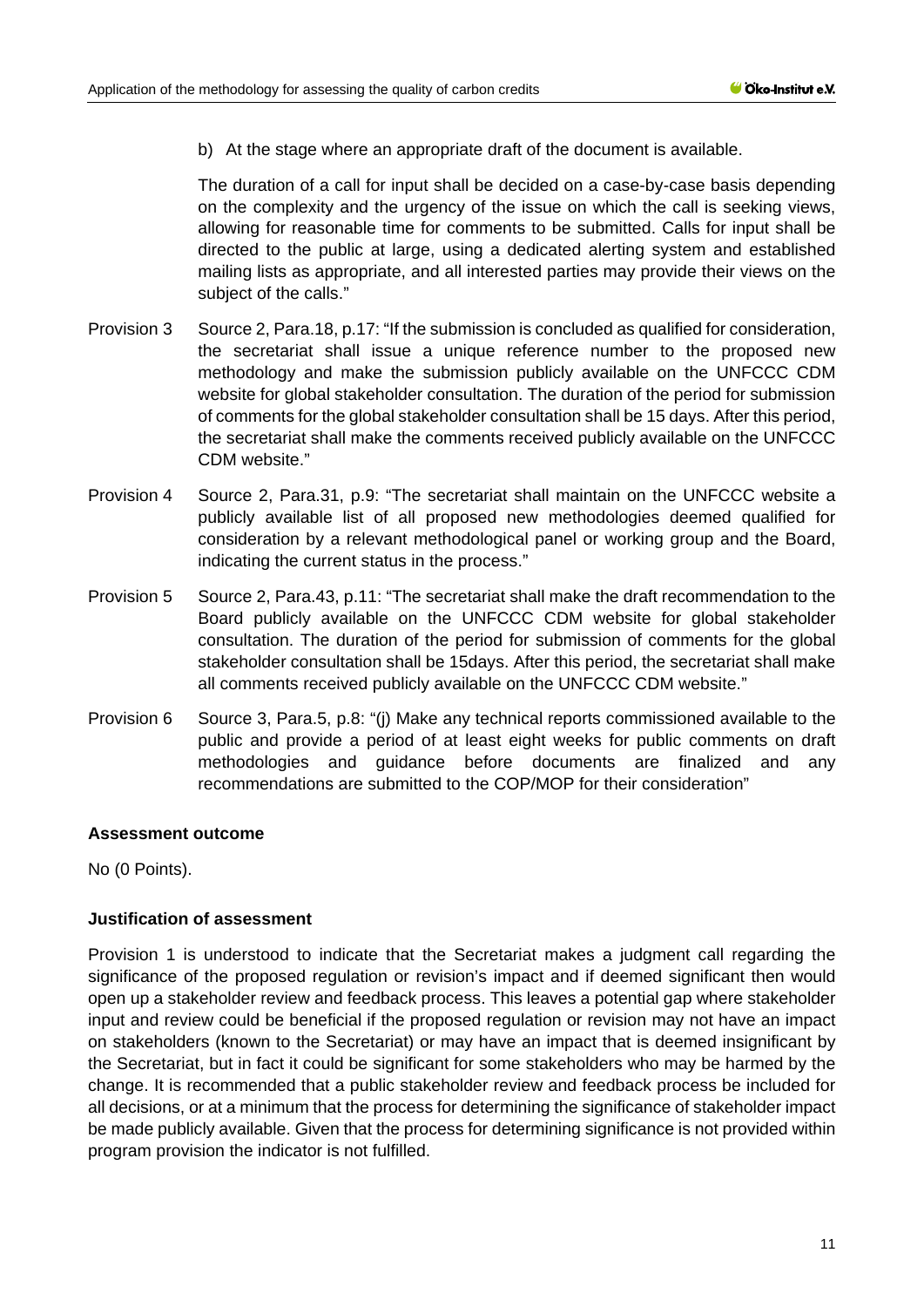# **Indicator 5.1.9**

## **Relevant scoring methodology provisions**

"The program actively performs outreach to gather public input when conducting public consultations on material program updates (e.g., through messages on their websites or messages to email listservs)."

## **Information sources considered**

1 Procedure: Direct communication with stakeholders. CDM-EB62-A15-PROC. Version 02.0. Document issued on 20 February 2015. Online available at: [https://cdm.unfccc.int/sunsetcms/storage/contents/stored-file-](https://cdm.unfccc.int/sunsetcms/storage/contents/stored-file-20150224183036545/eb_proc03.pdf)[20150224183036545/eb\\_proc03.pdf.](https://cdm.unfccc.int/sunsetcms/storage/contents/stored-file-20150224183036545/eb_proc03.pdf) #

## **Relevant carbon crediting program provisions**

Provision 1 Source 1, Para.32, p.7: "The duration of a call for input shall be decided on a caseby-case basis depending on the complexity and the urgency of the issue on which the call is seeking views, allowing for reasonable time for comments to be submitted. Calls for input shall be directed to the public at large, using a dedicated alerting system and established mailing lists as appropriate, and all interested parties may provide their views on the subject of the calls."

#### **Assessment outcome**

Yes (1 Point).

#### **Justification of assessment**

The above documentation clearly specifies that the indicator is fulfilled.

# **Indicator 5.1.10**

#### **Relevant scoring methodology provisions**

"Material program updates (e.g., new or updated normative program documents) are developed with the participation of experts (e.g., through advisory groups or expert committees)."

#### **Information sources considered**

- 1 Procedure: Development, revision and clarification of baseline and monitoring methodologies and methodological tools. CDM-EB70-A36-PROC. Version 02.1. Online available at: [https://cdm.unfccc.int/sunsetcms/storage/contents/stored-file-](https://cdm.unfccc.int/sunsetcms/storage/contents/stored-file-20170830140938685/Meth_proc09.pdf)[20170830140938685/Meth\\_proc09.pdf.](https://cdm.unfccc.int/sunsetcms/storage/contents/stored-file-20170830140938685/Meth_proc09.pdf)
- 2 Decision 3/CMP.1: Modalities and procedures for a clean development mechanism as defined in Article 12 of the Kyoto Protocol. ANNEX Modalities and procedures for a clean development mechanism. Online available at: [https://cdm.unfccc.int/Reference/COPMOP/08a01\\_abbr.pdf.](https://cdm.unfccc.int/Reference/COPMOP/08a01_abbr.pdf)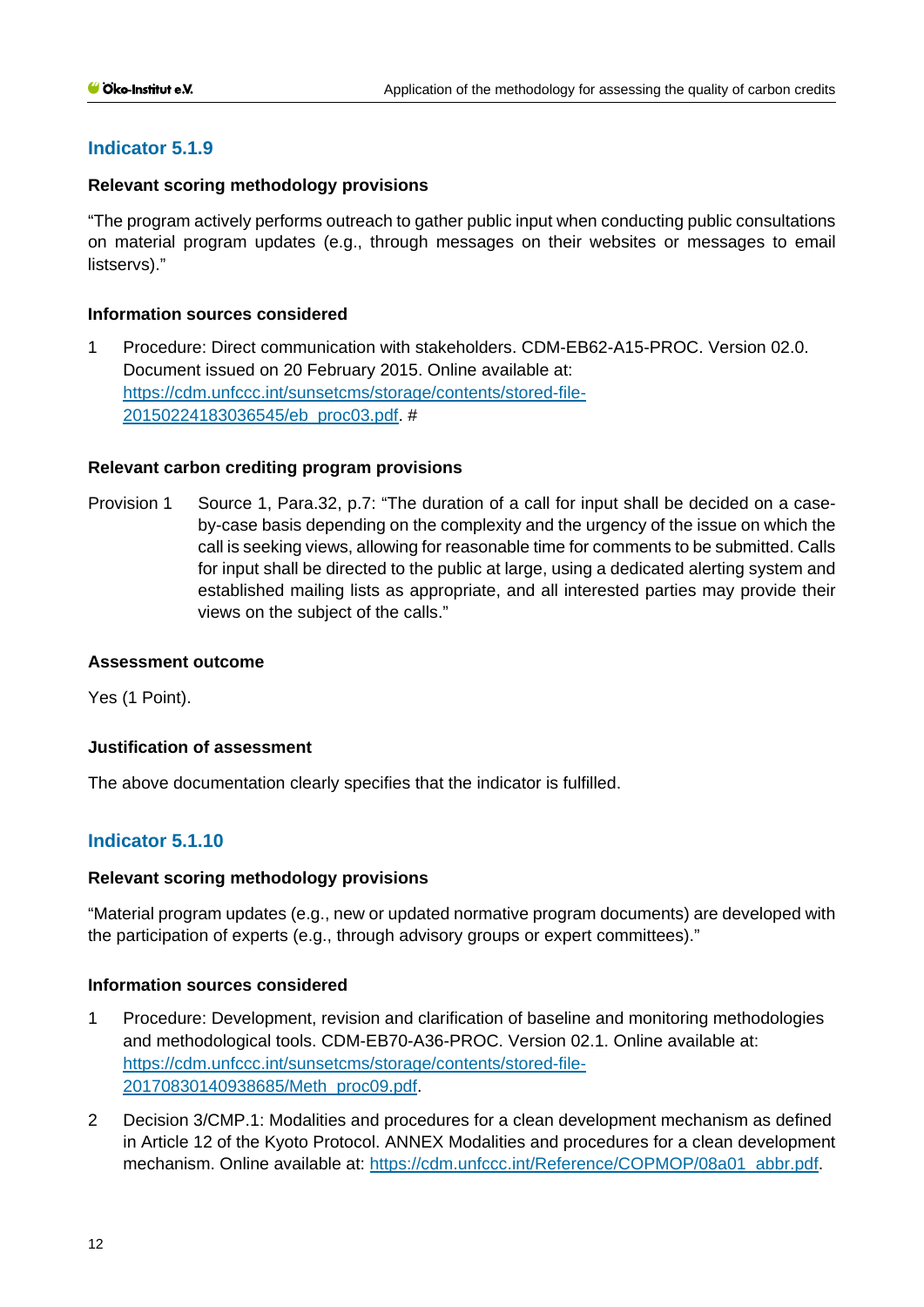## **Relevant carbon crediting program provisions**

- Provision 1 Source 1, Para.21, p.8: "In preparing the draft recommendation, the secretariat may draw upon external expertise, depending on the technical complexity of the proposed new methodology, by selecting a maximum of two independent experts to review the submission. For this purpose, the secretariat shall establish and maintain a roster of experts. If the secretariat does not find suitable and available experts on the roster, it may use the services of experts not included on the roster."
- Provision 2 Source 1, Para.22, p.8: "The secretariat shall select two members of the relevant methodological panel or working group and forward the draft recommendation to them for their review. The selected members shall provide input on the draft recommendation within five days of receipt of it."
- Provision 3 Source 1, Para.23, p.8: "The secretariat shall finalize the recommendation, taking into account the input from the selected members of the relevant methodological panel or working group, and submit it to the panel or working group for consideration at its meeting in accordance with paragraph10 above, at the latest seven days before the meeting."
- Provision 4 Source 2, Para.18, p.10: "The Executive Board may establish committees, panels or working groups to assist it in the performance of its functions. The Executive Board shall draw on the expertise necessary to perform its functions, including from the UNFCCC roster of experts. In this context, it shall take fully into account the consideration of regional balance."

#### **Assessment outcome**

No (0 Points).

## **Justification of assessment**

Experts are involved in the development of methodologies and tools (Provisions 1, 2, and 3). Experts may be involved in the work of the Executive Board to perform its functions (Provision 4). The latter does not explicitly require the involvement of experts, rather it is at the discretion of the Executive Board whether to establish these support structures for additional expertise. The indicator is therefore not fulfilled.

# **Indicator 5.1.11**

## **Relevant scoring methodology provisions**

"The program has established procedures for receiving complaints and resolving disputes from any carbon crediting program stakeholders. This includes the possibility for project owners to appeal decisions by the carbon crediting program relating to their projects."

#### **Information sources considered**

1 Procedure: Direct communication with stakeholders. CDM-EB62-A15-PROC. Version 02.0. Document issued on 20 February 2015. Online available at: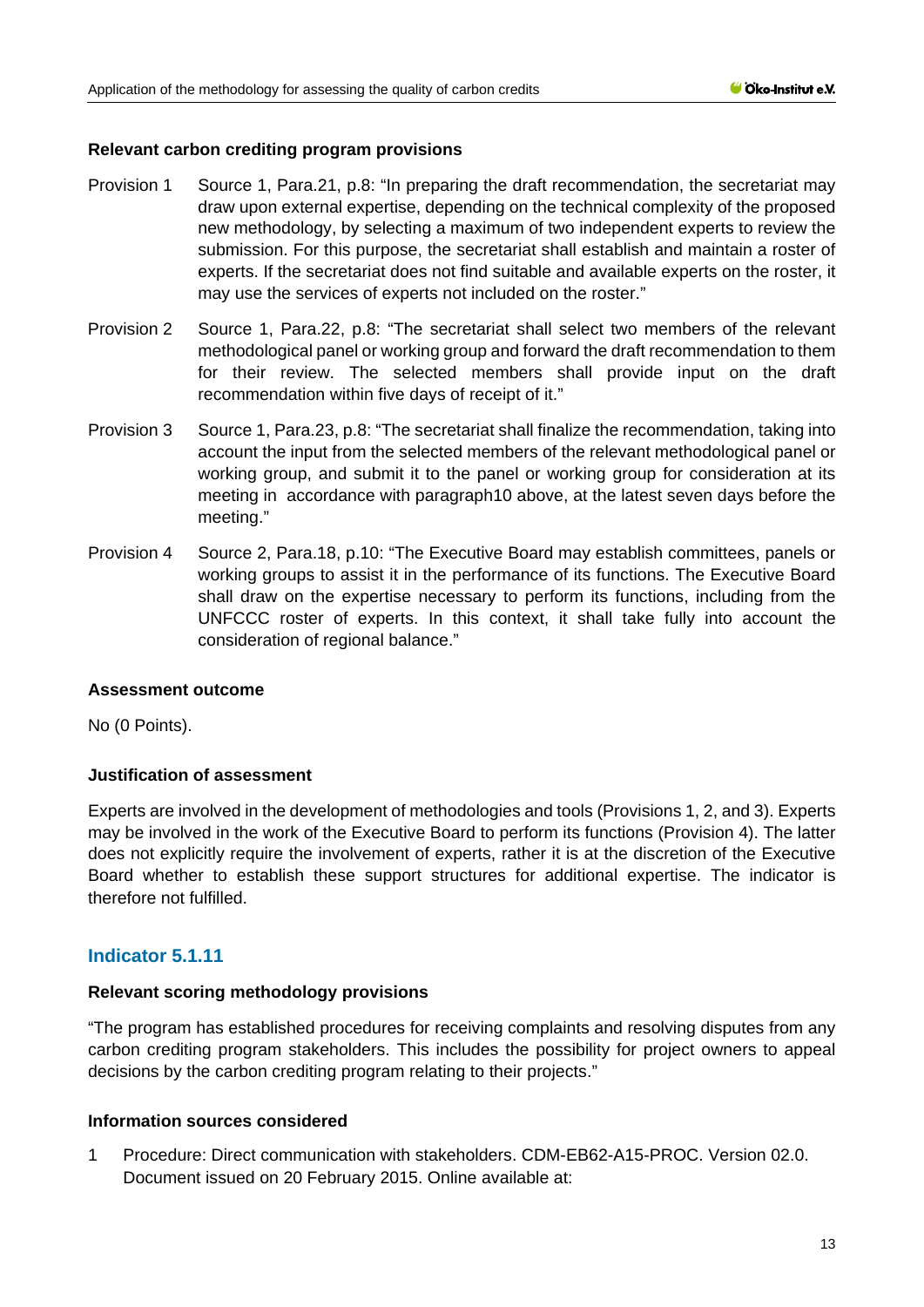[https://cdm.unfccc.int/sunsetcms/storage/contents/stored-file-](https://cdm.unfccc.int/sunsetcms/storage/contents/stored-file-20150224183036545/eb_proc03.pdf)[20150224183036545/eb\\_proc03.pdf.](https://cdm.unfccc.int/sunsetcms/storage/contents/stored-file-20150224183036545/eb_proc03.pdf)

## **Relevant carbon crediting program provisions**

Provision 1 Source 1, Para.42 and 43, p.8-9: "A channel of communication shall be available to stakeholders to facilitate the understanding, application and development of CDM rules and the implementation of project activities and programmes of activities (PoAs). Stakeholders may initiate communications on matters that do not fall within the scope of a dedicated process procedure (e.g. technical or operational explanation, suggestions/proposals for new regulations) using the "Stakeholder communication form" (CDM-COM-FORM).

> Depending on whether stakeholders wish to be provided with a fast-track response from the secretariat or to be provided with a formal response from the Board, they may submit:

- (a) Communication to the secretariat;
- (b) Communication to the Board."

## **Assessment outcome**

No (0 Points).

#### **Justification of assessment**

While there are general communication channels available that could be used by stakeholders to submit complaints (Provision 1), there were no explicit complaint or dispute resolution processes identified within the program documents nor a process for appealing decisions. Stakeholders submitting complaints would benefit from an outline of expectations for the process they should expect when identifying an issue to the GHG program, and such a process would also help to ensure equal treatment of complaints received from stakeholders. The indicator is therefore not fulfilled.

## **Indicator 5.1.12**

#### **Relevant scoring methodology provisions**

"Potential issues with the program's provisions as identified through public consultation or complaints by any carbon crediting program stakeholders, are addressed and the process for doing so is clearly defined in the normative program documents."

#### **Information sources considered**

No sources identified.

#### **Relevant carbon crediting program provisions**

No provisions found.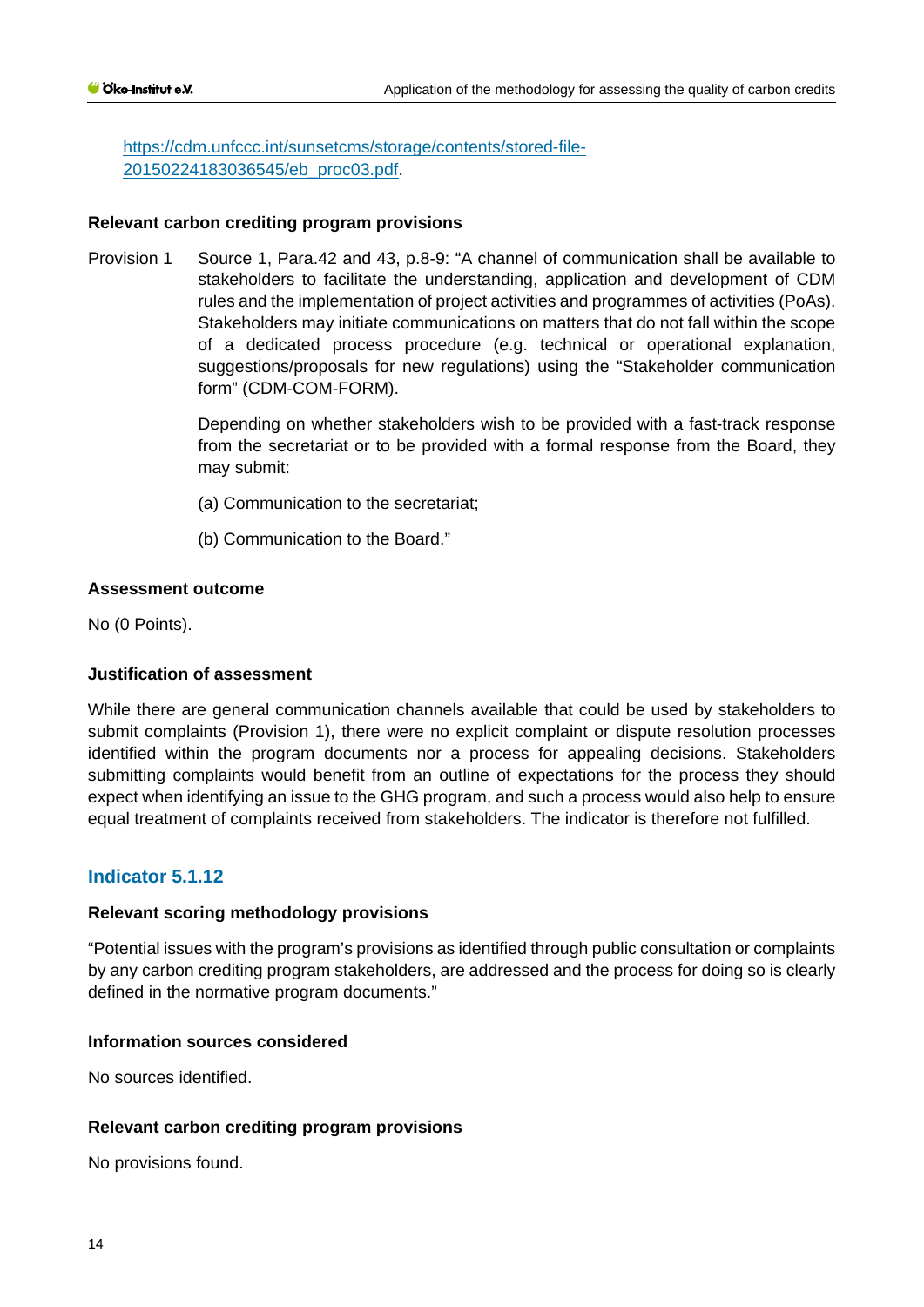No (0 Points)

## **Justification of assessment**

No such provision found.

# **Indicator 5.1.13**

## **Relevant scoring methodology provisions**

"The procedure for handling stakeholder disputes and complaints has defined time-bound requirements for the program to respond to disputes or complaints."

## **Information sources considered**

No sources identified.

## **Relevant carbon crediting program provisions**

No provisions found.

## **Assessment outcome**

No (0 Points).

#### **Justification of assessment**

No provisions were identified to address the indicator.

## **Indicator 5.1.14**

#### **Relevant scoring methodology provisions**

"There is no evidence that the current program staff have ever engaged in fraud on behalf of the program or that key personnel have been convicted of fraud. Web searches or other publicly accessible information may inform this indicator."

## **Information sources considered**

-

#### **Relevant carbon crediting program provisions**

Web searches did not reveal any relevant findings.